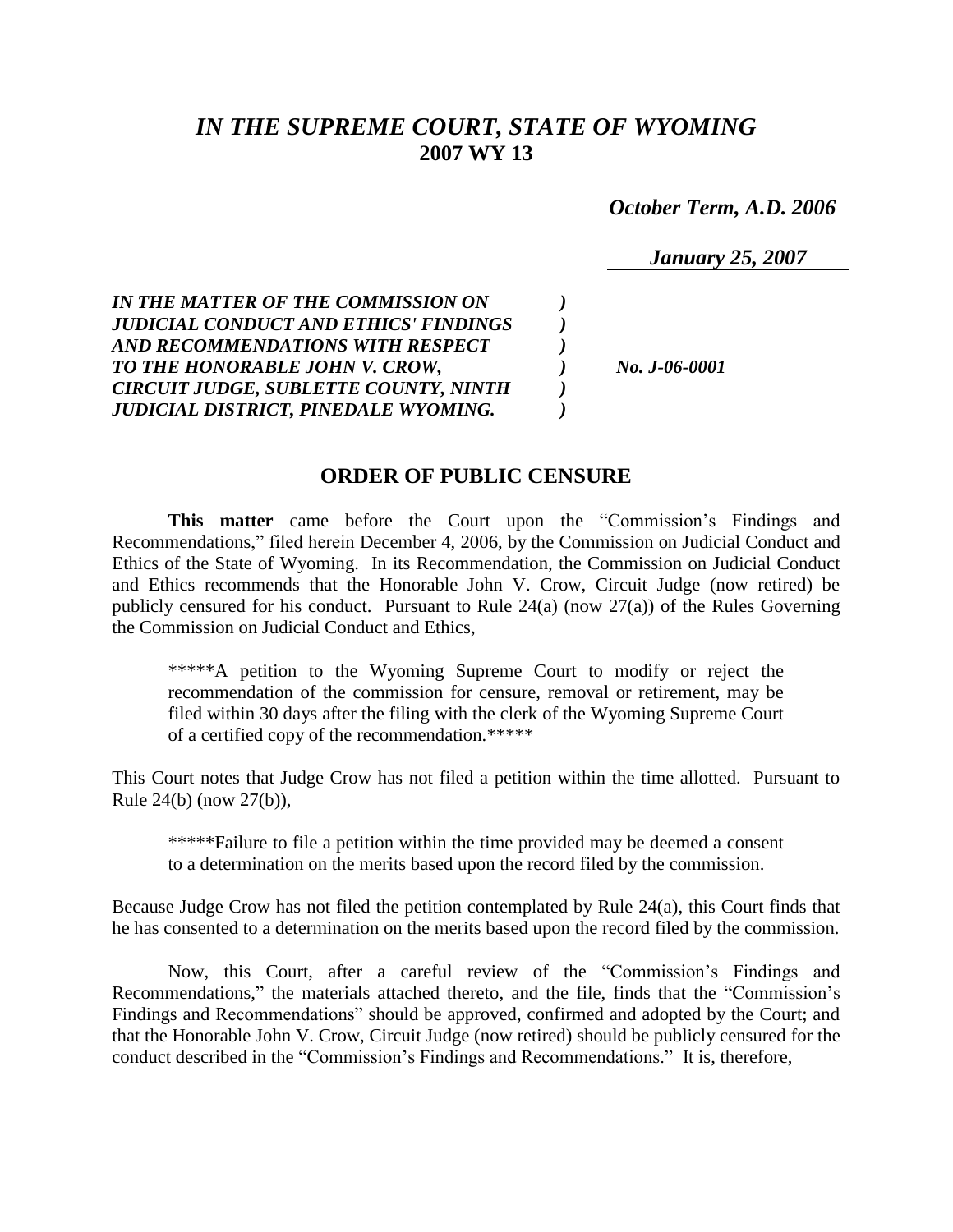**ADJUDGED AND ORDERED** that the Commission on Judicial Conduct and Ethics' "Commission's Findings and Recommendations," a copy of which is attached hereto and incorporated herein, shall be, and the same hereby is, approved, confirmed, and adopted by this Court; and it is further

**ADJUDGED AND ORDERED** that the Honorable John V. Crow, Circuit Judge (now retired) shall receive a public censure for his conduct detailed in the "Commission's Findings and Recommendations;" and it is further

**ORDERED** that the Honorable John V. Crow, Circuit Judge (now retired) shall be, and hereby is, assessed Disciplinary Counsel's costs and fees in the amount of \$11,937.17, payable to the Commission on Judicial Conduct and Ethics; and it is further

**ORDERED** that the Clerk of this Court shall docket this Order of Public Censure, along with the incorporated "Commission's Findings and Recommendations," as a matter coming regularly before this Court as a public record; and it is further

**ORDERED** that this Order of Public Censure, along with the incorporated "Commission's Findings and Recommendations," shall be published in the Wyoming Reporter and the Pacific Reporter; and it is further

**ORDERED** that the Clerk of this Court cause a copy of the Order of Public Censure to be served upon the Honorable John V. Crow, Circuit Judge (now retired); and it is further

**ORDERED** that the Clerk of this Court transmit a copy of this Order of Public Censure to members of the Commission on Judicial Conduct and Ethics of the State of Wyoming.

**DATED** this day of January, 2007.

#### **BY THE COURT:**

**BARTON R. VOIGT Chief Justice**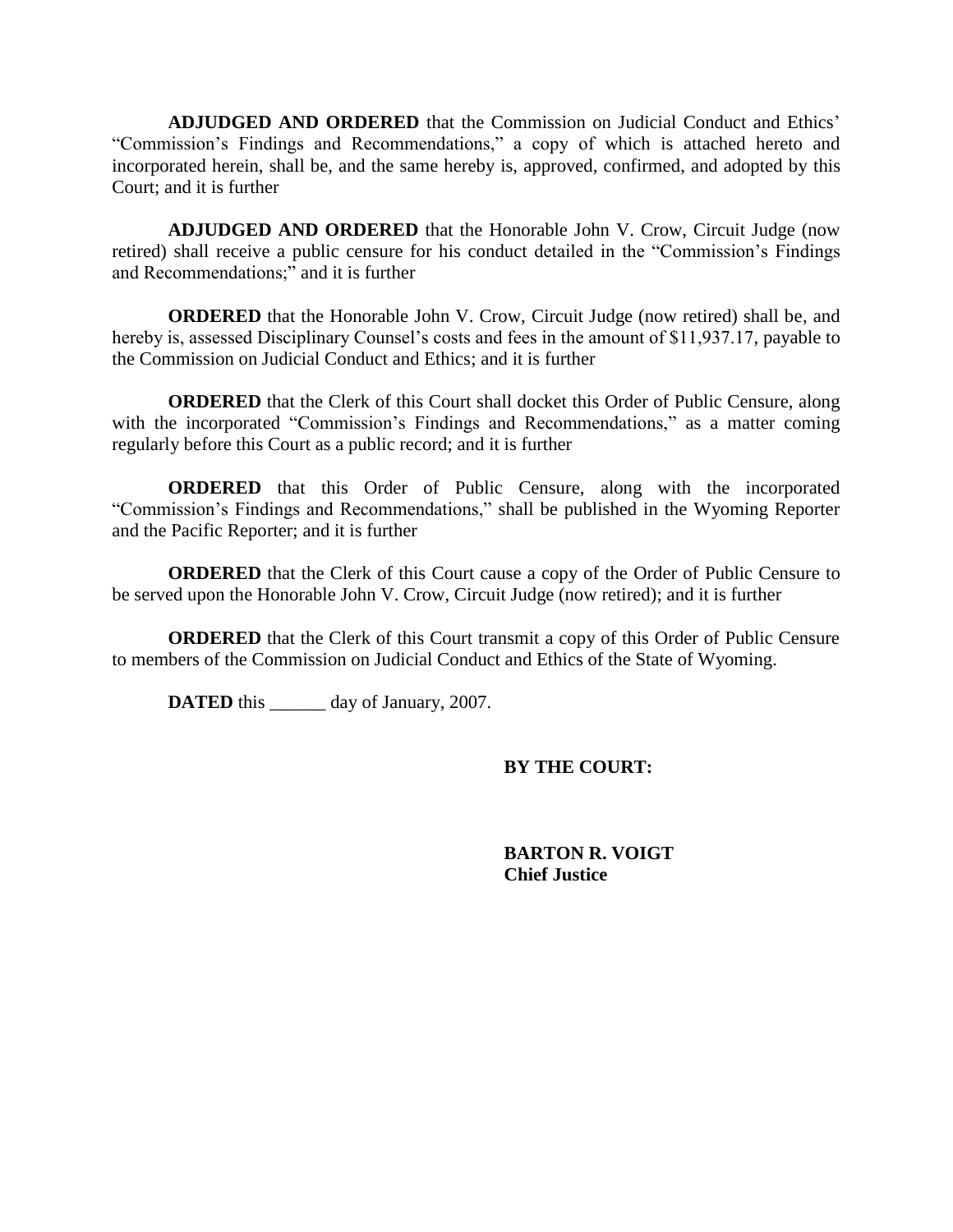## BEFORE THE ADJUDICATORY PANEL

# OF THE COMMISSION ON JUDICIAL CONDUCT AND ETHICS STATE OF WYOMING

In the matter of ) The Honorable John V. Crow (a) CJCE 2006-01 Ninth Judicial Circuit Judge )

## COMMISSION'S FINDINGS AND RECOMMENDATIONS

\_\_\_\_\_\_\_\_\_\_\_\_\_\_\_\_\_\_\_\_\_\_\_\_\_\_\_\_\_\_\_\_\_\_\_\_\_\_\_\_\_\_\_\_\_\_\_\_\_\_\_\_\_\_\_\_\_\_\_\_\_\_\_\_\_\_\_\_\_\_\_

\_\_\_\_\_\_\_\_\_\_\_\_\_\_\_\_\_\_\_\_\_\_\_\_\_\_\_\_\_\_\_\_\_\_\_\_\_\_\_\_\_\_\_\_\_\_\_\_\_\_\_\_\_\_\_\_\_\_\_\_\_\_\_\_\_\_\_\_\_\_\_

)

)

THIS MATTER having come before the Commission on Judicial Conduct and Ethics (the "Commission") for hearing in the above captioned cause on the 10<sup>th</sup> day of November, 2006, and the Commission having reviewed the Adjudicatory Panel's Findings and Conclusions, having heard oral statements from Judge Crow, Judge Crow's counsel, and Disciplinary Counsel, having duly considered a number of mitigating and aggravating factors with respect to disciplinary action to be recommended in this matter, and being fully informed in the premises, FINDS:

### Findings of Fact

1. An Investigatory Panel of the CJCE instituted an initial inquiry regarding Judge Crow's supervision of court personnel, of which Judge Crow received notice in the form of a letter dated January 24, 2006, from Timothy Beppler, Presiding Officer of the Investigatory Panel.

2. The Investigatory Panel determined, based upon its initial inquiry, to proceed with a preliminary investigation pursuant to Rule 10(b)(3) and other applicable provisions of the Rules Governing the Commission on Judicial Conduct and Ethics.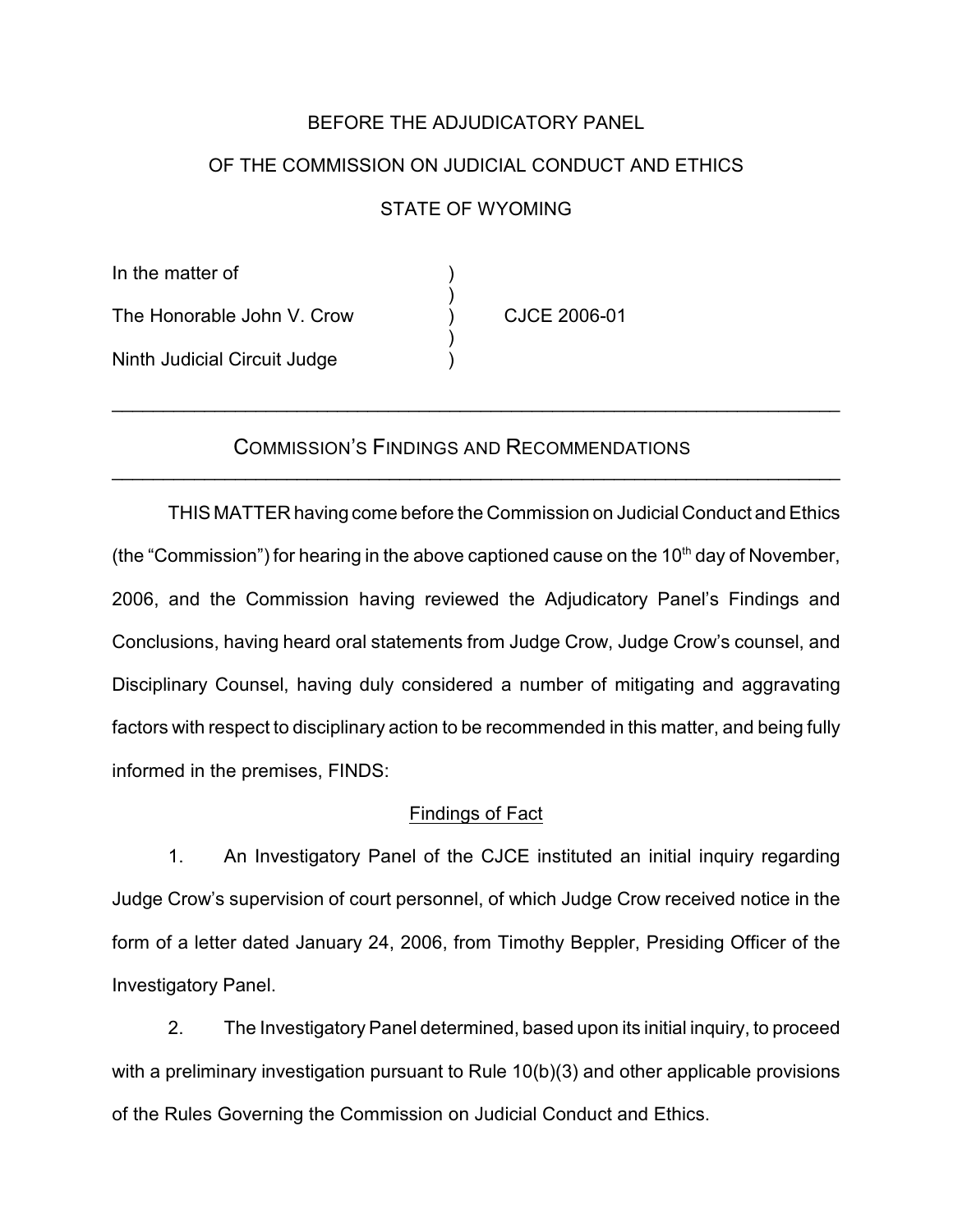3. Judge Crow received a Notice of Preliminary Investigation, dated March 17, 2006.

4. Judge Crow and his attorney met with Disciplinary Counsel in the course of the preliminary investigation and presented certain additional matters to the Investigatory Panel in the form of a letter from Judge Crow's counsel dated April 27, 2006, including a request for a personal appearance before the Investigatory Panel pursuant to Rule 10(b)(iv)(B).

5. The Investigatory Panel declined Judge Crow's request for a personal appearance before the Investigatory Panel pursuant to Rule 10(b)(5)(B).

6. The Investigatory Panel, having determined that there is reasonable cause to believe judicial misconduct occurred with Judge Crow's supervision of court personnel, referred the matter to an Adjudicatory Panel of the CJCE for the institution of formal proceedings in accordance with Rule 9(b) and Rule 10(b)(7) of the Rules Governing the Commission on Judicial Conduct and Ethics.

7. Pursuant to Rule 14 of the Rules Governing the Commission on Judicial Conduct and Ethics, Judge Crow received a Notice of Formal Proceedings dated May 30, 2006, setting forth the findings of the Investigatory Panel, and advising Judge Crow of the charges to be considered by the Adjudicatory Panel.

8. Judge Crow filed an Answer to said charges.

9. Judge Crow filed his intention to retire with the Wyoming Supreme Court on August 30, 2006.

10. Judge Crow entered into an Agreed Statement of Facts in order to avoid the need for a hearing before the Adjudicatory Panel. Pursuant to said Agreed Statement of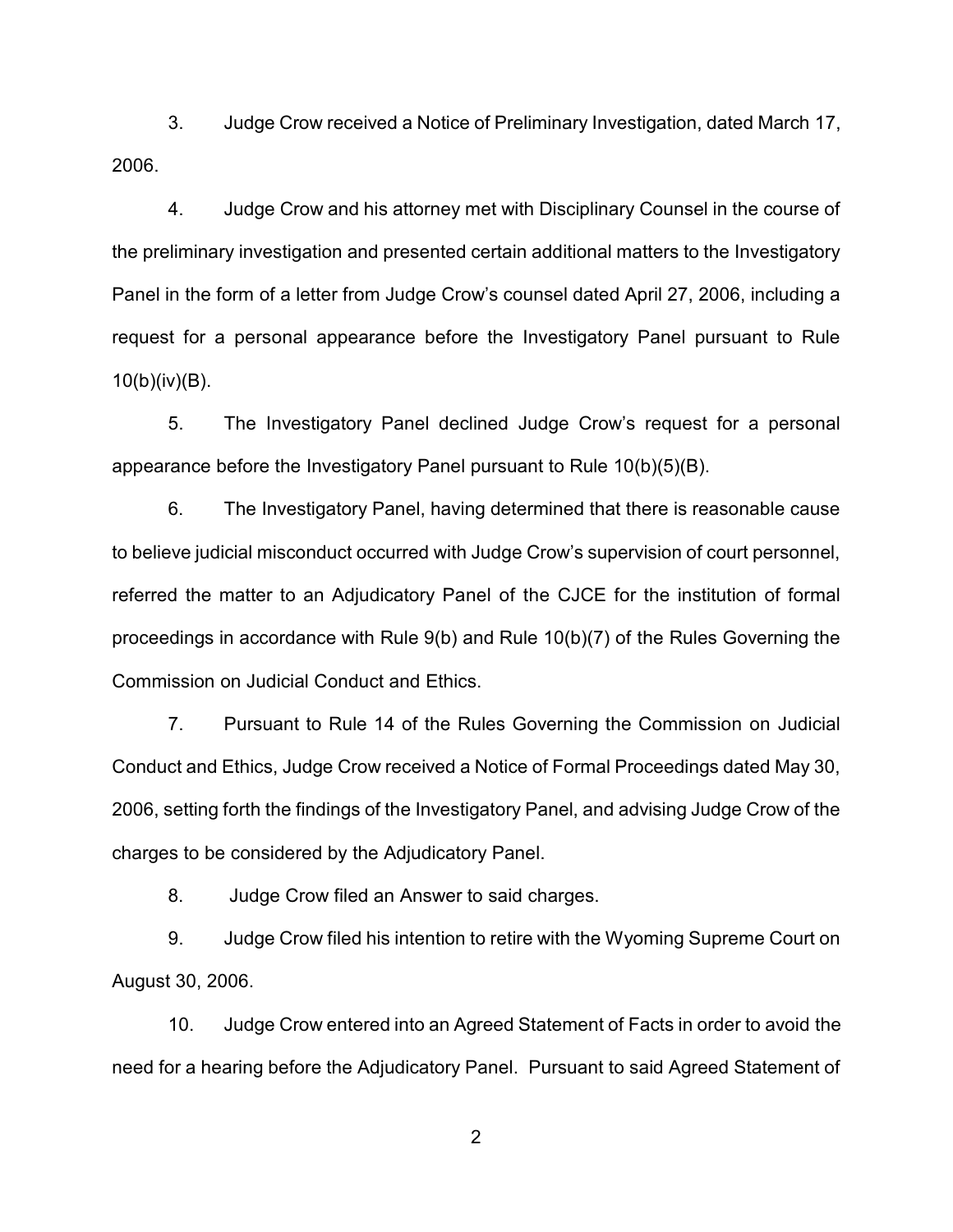Facts, the Adjudicatory Panel considers the following matters as having been presented by competent testimony at a hearing in this matter:

11. This is the second time an Investigatory Panel of the Commission has looked into the workings of Judge Crow's court in Pinedale. On this occasion, as on the previous occasion in 2001, the concerns stem from Judge Crow's alleged failure to exercise appropriate oversight with respect to the workplace conduct of his wife, Jacqueline Ingersoll, who was, until her resignation on February 9, 2006, the chief clerk of Judge Crow's court.

12. Judge Crow was elected and served as Sublette County Attorney from January 1, 1987 until December 31, 1994. In 1989, he hired Jacqueline Ingersoll, previously unknown to him, to be his secretary in the county attorney's office. Ms. Ingersoll became romantically involved with County Attorney Crow.

13. January 1, 1995 was the inaugural date for the Sublette County Court, and John Crow was the county's first county court judge. He immediately decided that Ms. Ingersoll would serve as chief clerk of county court, though her start date in that position was delayed by six months while she finished some projects in the county attorney's office and helped the incoming county attorney, Clark Allen, with the transition into the office. Beginning July 1, 1995, and continuing until her resignation on February 9, 2006, Ms. Ingersoll served as chief clerk of Sublette county (now circuit) court.

14. On May 26, 2001, Judge Crow and Ms. Ingersoll were married in a civil ceremony with the Honorable David B. Park, Seventh Judicial District Court Judge, presiding.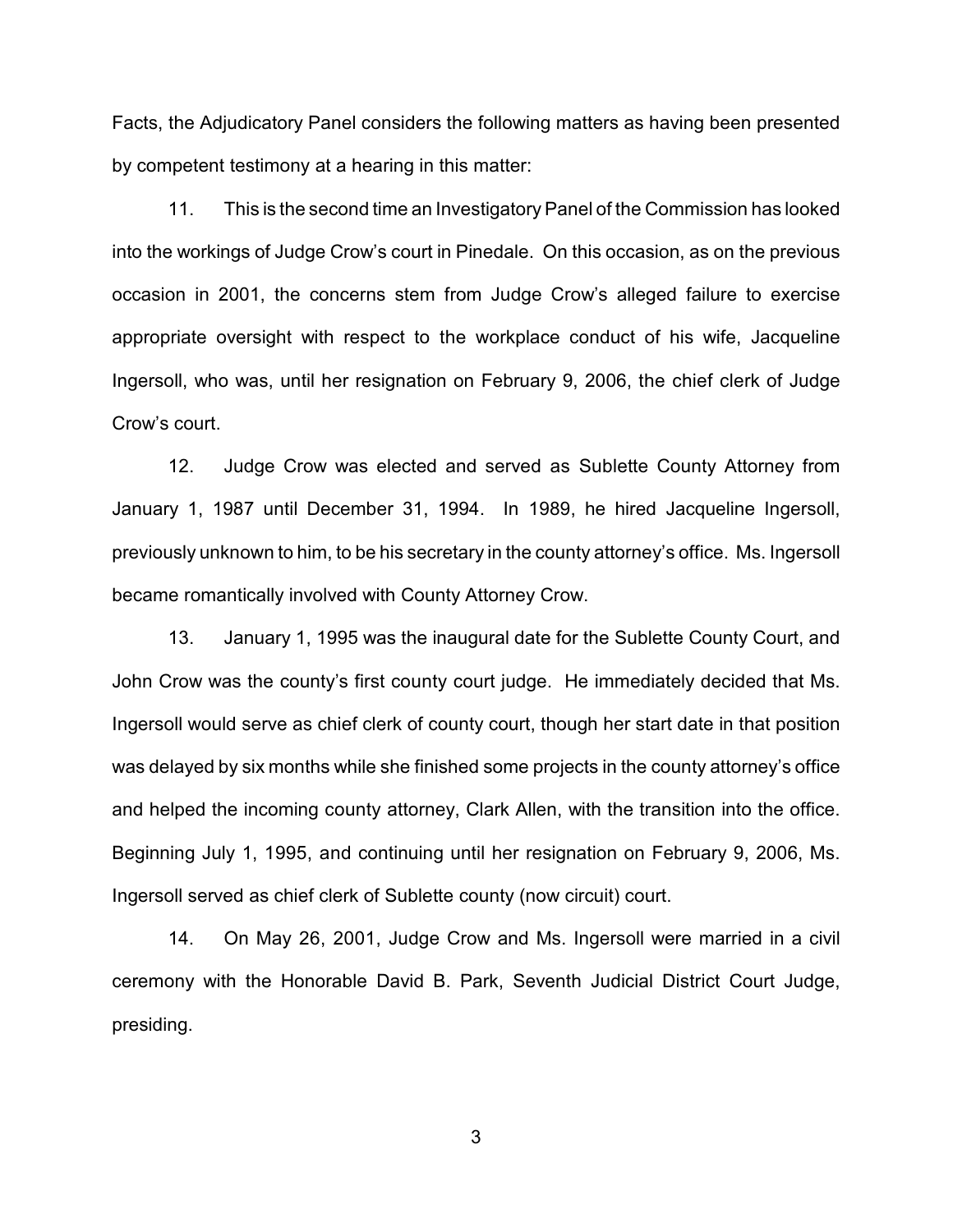15. BJPA's 2001 complaint. Shortly after the Crow/Ingersoll marriage, there transpired a series of events that culminated in an ethical complaint being made against Judge Crow by the Board of Judicial Policy & Administration ("BJPA"), of which then Chief Justice Larry Lehman was chairman. On November 27, 2001, the BJPA submitted a verified complaint to the Commission, signed by then Chief Justice Lehman, detailing the allegations against Judge Crow.

16. The verified complaint included a supporting affidavit from Holly Hansen, Court Administrator, Wyoming Supreme Court, which detailed Ms. Ingersoll's interpersonal conflict with a former deputy clerk during 2000, as well as a complaint about Ms. Ingersoll received from a member of the public on August 31, 2001. The verified complaint made reference to Judge Crow's marriage to Ms. Ingersoll and alleged that Judge Crow had violated the following ethical canons:

Canon 1 of the Wyoming Code of Judicial Conduct, which provides, "An independent and honorable judiciary is indispensable to justice in our society. A judge should participate in establishing, maintaining and enforcing high standards of conduct, and shall personally observe those standards so that the integrity and independence of the judiciary will be preserved. The provisions of this Code are to be construed and applied to further that objective."

Canon 2A, which provides, "A judge shall respect and comply with the law and shall act at all times in a manner that promotes public confidence in the integrity and impartiality of the judiciary." The commentary to Canon 2A provides, "Public confidence in the judiciary is eroded by irresponsible or improper conduct by judges. A judge must avoid all impropriety and appearance of impropriety. A judge must expect to be the subject of constant public scrutiny. A judge must therefore accept restrictions on the judge's conduct that might be viewed as burdensome by the ordinary citizen and should do so freely and willingly. The prohibition against behaving with impropriety or the appearance of impropriety applies to both the professional and personal conduct of a judge. Because it is not practicable to list all prohibited acts, the proscription is necessarily cast in general terms that extend to conduct by judges that is harmful although not specifically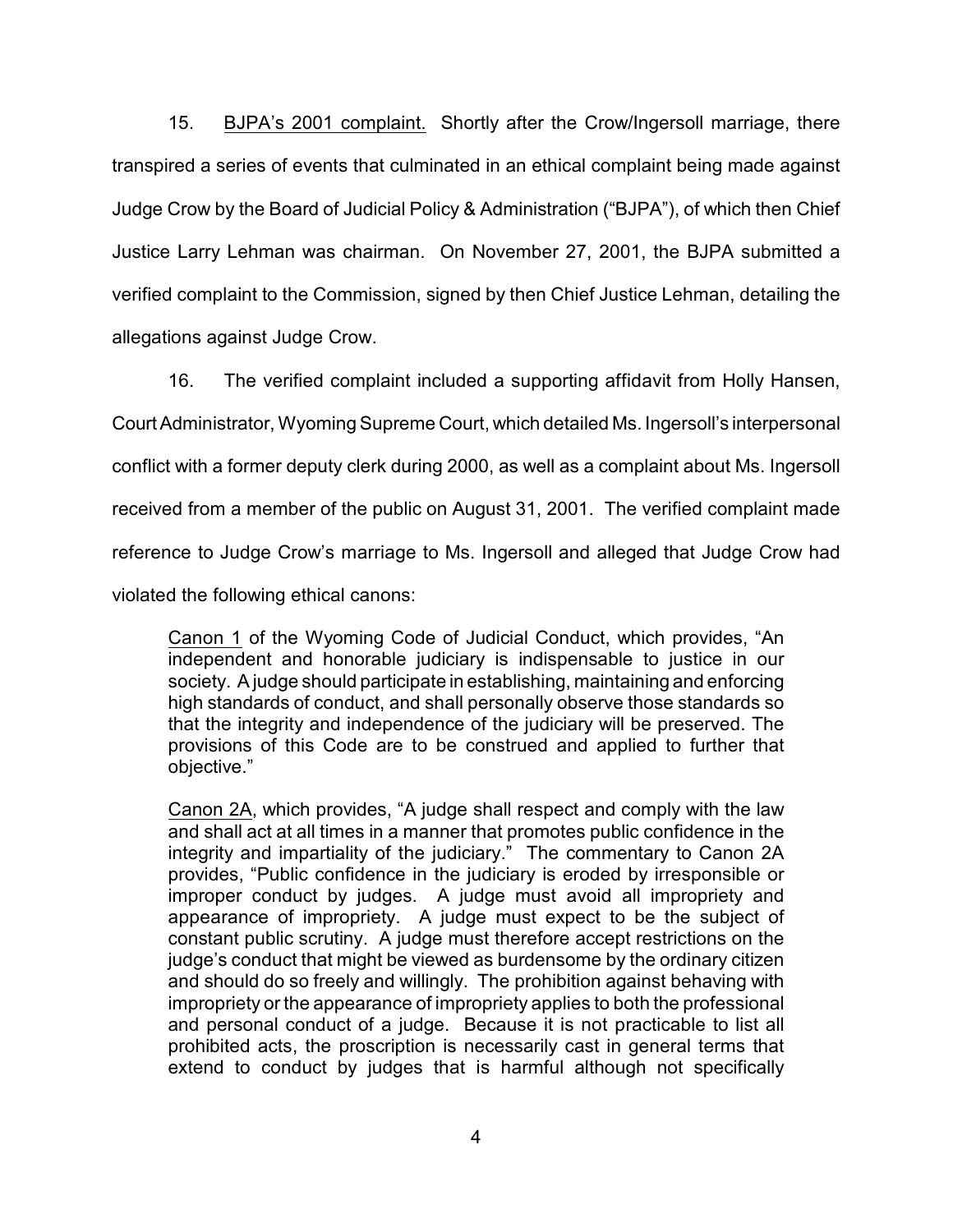mentioned in the Code. Actual improprieties under this standard include violations of law, court rules or other specific provisions of this Code. The test for appearance of impropriety is whether the conduct would create in reasonable minds a perception that the judge's ability to carry out judicial responsibilities with integrity, impartiality and competence is impaired.

Canon 2B, which provides, "A judge shall not allow family, social, political or other relationships to influence the judge's judicial conduct or judgment."

Cannon 3C(4), which provides in relevant part, "A judge shall avoid nepotism and favoritism."

17. The verified complaint summarized the BJPA's concerns as follows:

The Board of Judicial Policy and Administration is not the aggrieved party in this situation. The Board has determined, however, that it has a duty to bring the matter to the attention of the Commission on Judicial Conduct and Ethics. In taking this action, the Board represents the individuals who are most affected by the marriage at issue in this Verified Complaint; the employees of the Circuit Court and the litigants who appear in the Circuit Court. Neither the employees nor the litigants can challenge the propriety of this arrangement without fear of retribution.

18. The BJPA's 2001 complaint was resolved by a "Private Censure and

Corrective Notice" dated May 31, 2002, by which Judge Crow agreed, in pertinent part:

• The Wyoming Code of Judicial Conduct imposes certain duties upon judges with respect to supervision of court personnel. Canon 3B(4) states:

> A judge shall be patient, dignified and courteous to litigants, jurors, witnesses, lawyers and others with whom the judge deals in an official capacity, *and shall require similar conduct of lawyers, and of staff, court officials and others subject to the judge's direction and control.* [Italics supplied].

- Judge Crow breached the above-referenced duty in that he did not discipline Ms. Ingersoll when she treated coworkers, other agency personnel and members of the public in an impatient, undignified and discourteous manner.
- Judge Crow's conduct in failing to appropriately supervise Ms. Ingersoll demeaned the judicial office in that it created the appearance of impropriety. Judge Crow agreed to accept a private censure for his breach of Canon 3B(4).
- Judge Crow agreed to implement the following corrective measures: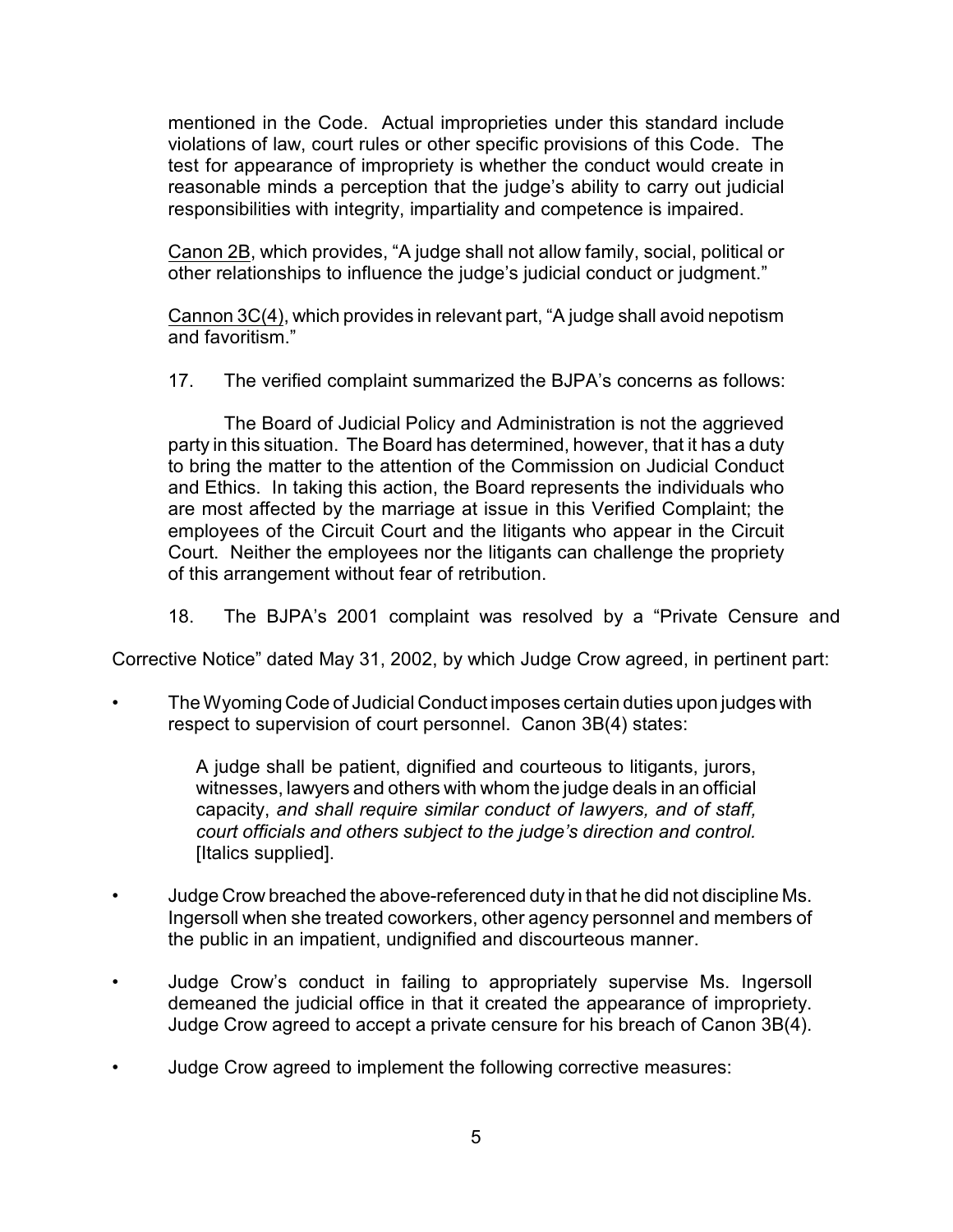- a. Judge Crow would educate each and every employee of the Ninth Judicial Circuit Court regarding the duty to be patient, dignified and courteous to litigants, jurors, witnesses, lawyers and others with whom court personnel deal in an official capacity. Judge Crow would advise each and every employee that any complaints or concerns regarding working conditions or mistreatment by coworkers shall be directed to Holly A. Hansen, Court Administrator, Wyoming Supreme Court. Judge Crow would document compliance with this remedial measure by requiring each employee to sign a form acknowledging their duty to conduct themselves in a patient, dignified and courteous manner.
- b. For a period of six months from the date of the order, Judge Crow would cause all persons coming before his court to be provided with the survey form and a pre-posted envelope addressed to Holly A. Hansen, Court Administrator, Wyoming Supreme Court. The survey form invited feedback in the areas of quality of service, friendliness and courteousness of court personnel.
- Judge Crow was given a private censure for his conduct and was required to fully comply with the corrective measures set forth above. The private censure would become part of the permanent record and could be considered in any future proceedings.
- Judge Crow stipulated that the private censure and corrective notice and the findings on which it was based were properly presented, considered and imposed under Rule 13 of Part II of the Rules for the Commission.
- Judge Crow agreed that a copy of the private censure and corrective notice could be provided to the BJPA.
	- 19. Judge Crow fully complied with the requirements of the Private Censure

and Corrective Notice. All employees were required to read and sign a form acknowledging their duty to conduct themselves in a patient, dignified and courteous manner prior to going to work for the circuit court. The required survey forms were duly provided, and many were received by the Wyoming Supreme Court Administrator during 2002 and 2003. As discussed in more detail below, ninety percent of the survey forms rated the Sublette County Circuit Court Clerk's office favorably with respect to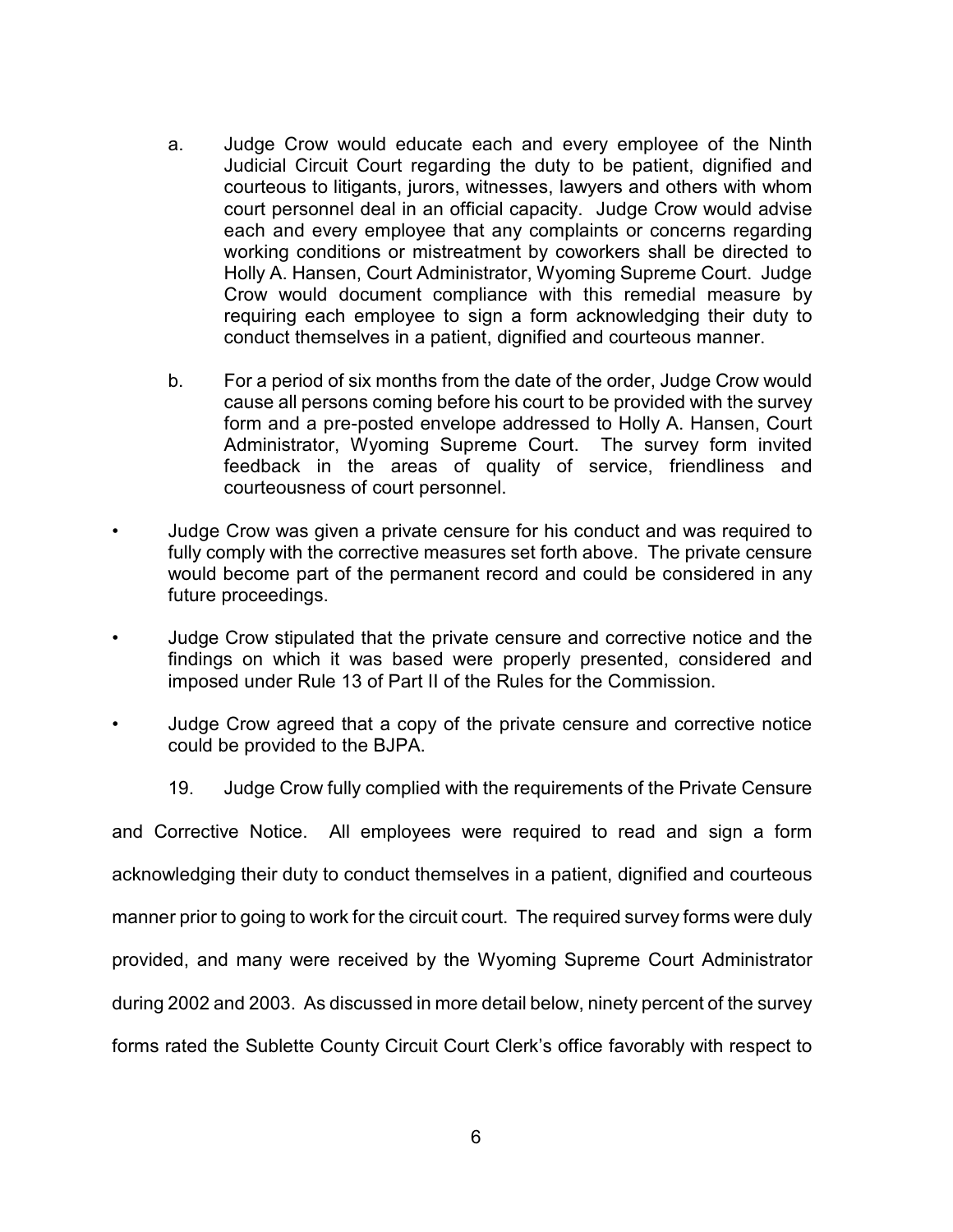overall service, friendliness and efficiency. Judge Crow at no time received copies of the survey forms or any communication from the Wyoming Supreme Court Administrator regarding the survey forms.

20. The 2006 Complaint. On February 8, 2006, then Wyoming Supreme Court

Chief Justice William U. Hill faxed the following letter to Judge Crow:

Dear Judge Crow:

The Court has been informed that one of your clerks, Julie Helzer, submitted her letter of resignation last Monday. Inasmuch as this is the third clerk to resign from your court within five months, the Court is concerned about the management and administration of the court.

At our direction, the Court Administrator and Court Services Officer have conducted exit interviews with the three clerks who have left your court. The feedback is consistent and extremely disturbing. Consequently, my colleagues and I must now decide how next to proceed. In the meantime, your court is not authorized to refill the vacancy created by Ms. Helzer's departure.

Please have your staff fax a copy of Ms Helzer's letter of resignation to the Court Administrator (Fax #307-777-3447) this afternoon.

Thank you.

Very truly yours,

#### William U. Hill Chief Justice

21. On February 9, 2006, Jacqueline Ingersoll resigned as Judge Crow's chief

clerk.

22. During 2006, Commission member Dan Zivkovich was contacted by a former

deputy clerk of the Sublette County Circuit Court, who reported conduct by Ms. Ingersoll

similar to that found in the 2001 investigation. Following an initial investigation by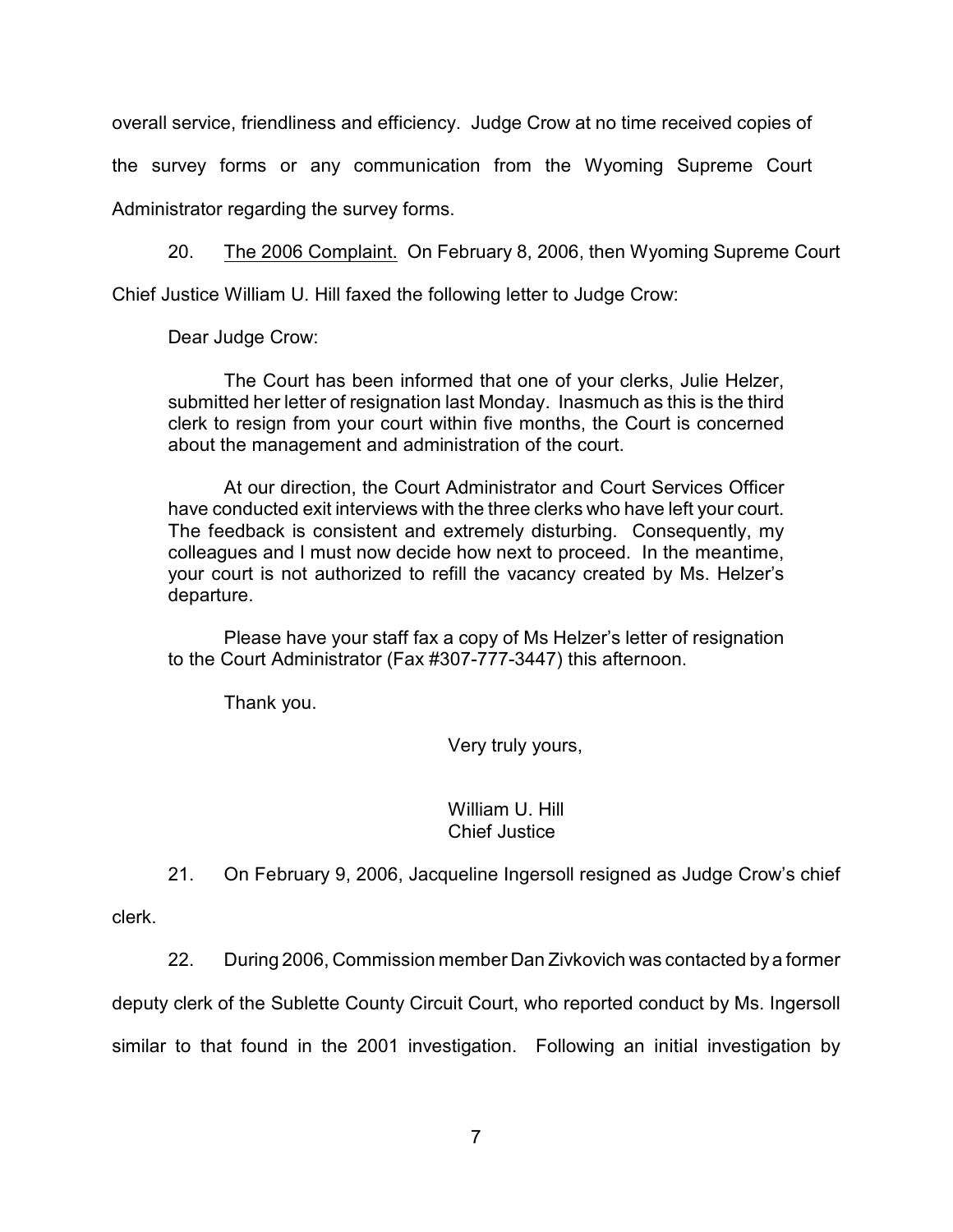Disciplinary Counsel, notice of a preliminary investigation pursuant to Rule 10(b)(3) of the Rules Governing the Commission on Judicial Conduct and Ethics was filed March 17, 2006. Disciplinary Counsel's investigation revealed the following:

23. In the present proceeding, as in the 2001 proceeding, all witnesses interviewed agreed that Judge Crow is an exemplary judge – conscientious, polite and hard working. The Notice of Formal Proceedings in this matter contains no allegations of corruption of office, intemperance, or anything involving moral turpitude on Judge Crow's part. He has been a respected member of the bar and judiciary for many years.

24. Holly Hansen is the Court Administrator for the Wyoming Supreme Court and the Executive Secretary for the BJPA. Circuit court personnel throughout the state fall within her jurisdiction. Ms. Hansen provided approximately eighty survey forms which were received by her office during 2002 and 2003 as a result of the 2002 Private Censure and Corrective Notice. Ninety percent of these rated the Sublette County Circuit Court Clerk's office favorably with respect to overall service, friendliness and efficiency. A handful of these surveys contained negative comments, including:

- "Two are very rude … You are so glad to get out of there in one piece, you forget about the kind of service you get! … No doubt they know what they're doing – they just don't care to help you – chief clerk is impossible to get a hold of, because she is never there. When she is, she is nasty – nasty – nasty."
- "If Jackie Ingersoll Crow (Judge Crow's wife) is working the experience/service is not very pleasant. She is very unprofessional and mean at times! … [Jackie] treats you very poorly and unprofessional – the others are great."
- "On August 1, 2002, I had occasion to be in the office of the circuit court. The person who helped me at the counter was pleasant and helpful. I don't know her name. There seemed to be a lot of people going into the court room. I went in to see what was going on. I was totally surprised at what I witnessed. Court was going on, and here is a black dog in the court room. And I believe it belonged to the judge. And it went around everywhere. Then the telephone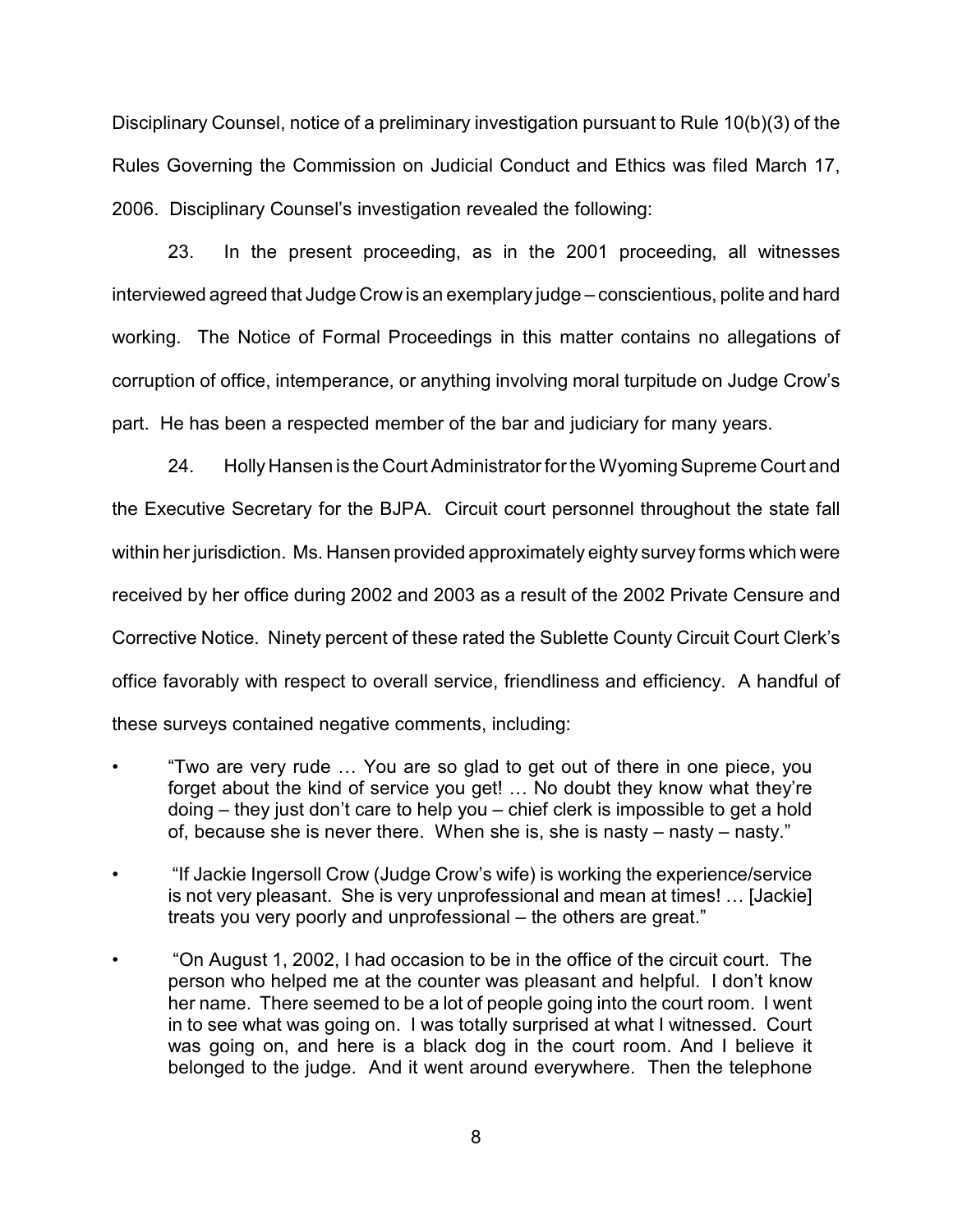kept ringing and ringing in there. The judge was trying to do his work, and the telephone kept ringing. There was a lady up in front with him, and all she did was sit there with her arms folded across her chest, looking at the judge. It was funny to see. I think the dog and the telephone were all people saw and heard. I don't know why the lady was up in front with the judge. She didn't do anything except look at the judge in a bad way. She looked mean. She wouldn't even answer the telephone. It rang a lot. I wouldn't even be writing this, except that a few weeks later I had to come back to the office again. The lady that was just sitting in court looking at the judge was yelling at the nice lady that had helped me the first time. I don't know what the nice lady had done, but the other lady was really letting her have it, if you know what I mean. There were two other people there when I was there, one of them was a police officer. I don't know their names, but we all looked at each other like, 'I'm glad that's not me.' Anyway, between the dog and the telephone and that one lady, I am very glad I don't have to spend any time in court. I would either have to laugh or cry. I didn't think it was like that. Now I know."

• "This is my second time in this office, so I will rate on both visits. First visit, there was not any negativity towards me, but witnessed one employee being screamed at in front of other public patrons along with myself ... First visit, I called in to ask questions, referred to the clerk of court, and she acted like I was putting her out by being on the phone. Second visit, I filed some papers with someone and she sighed out loud, again I was apparently taking up someone's time … I felt so ashamed to be witnessing the anger that was put upon the employee … Who oversees this office? Do they have a clue as to how the general public and the employees are being treated?"

• "After numerous telephone calls to Ms. Ingersoll, I learned that she only works between the hours of 9 a.m. and 4 p.m., with an hour for lunch and LOTS of smoke breaks. I greatly resent my tax dollars paying a public servant who is (a) never there, and (b) treated me like I was a 'dog deposit' on her doorstep."

25. Ms. Hansen reports that she has received numerous complaints regarding

two of the clerks, Jacqueline Ingersoll and Tracy Dykstra, with respect to their treatment

of coworkers and members of the public. Three deputy clerks had recently resigned, all

as a result of an abusive work environment: Betty Golden, who worked in the office as a

deputy clerk from 2000 until 2005; Sandy Meeks, who lasted just two days during 2005;

and Julie Helzer, an experienced deputy who worked for the Laramie County Circuit Court

for many years before moving to Pinedale in late 2005.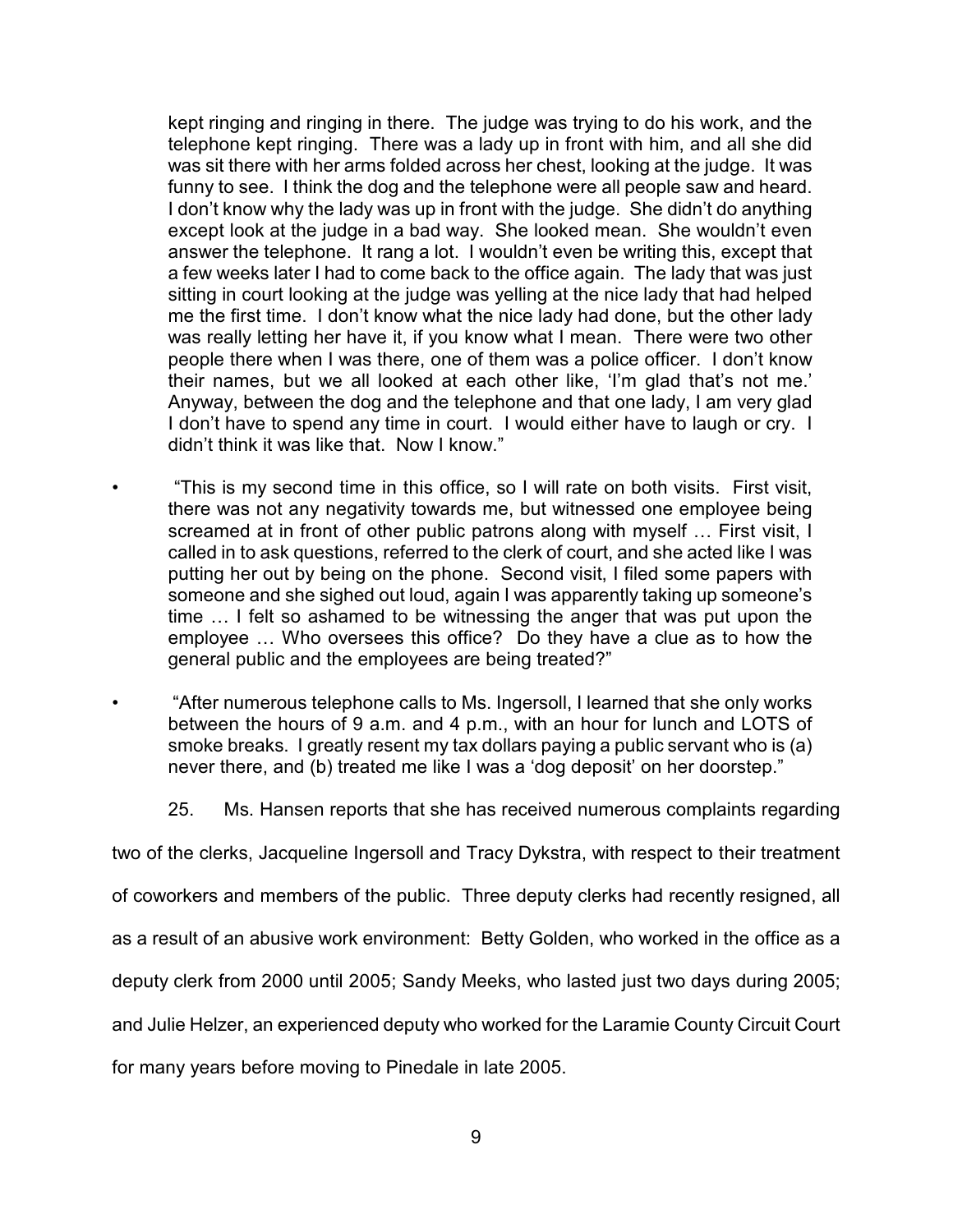26. During 2006, Ms. Hansen's office received several complaints regarding the Sublette County circuit court clerk's office. Sandy Meeks, the short-lived deputy clerk, reported "the atmosphere was so tense and stressful that she knew she could not continue employment with the office." Ms. Meeks was treated rudely by Tracy Dykstra and observed a "definite conflict" between Jacqueline Ingersoll and Ms. Dykstra. Ms. Meeks stated she "can take a lot of stress, but the office environment in the Sublette Circuit Court was beyond any stress she has ever known."

27. Ms. Hansen also received a phone call from a member of the public whose contact with Ms. Ingersoll left her in tears. The lady reported, "Even though she's Judge Crow's wife, she shouldn't treat people that way. She's not meeting human standards."

28. Ms. Hansen also received a memo from Donna Yeager, who was employed for many years as chief deputy in the Sweetwater County/Circuit court, and recently took a position as secretary to Ralph Boynton, Sublette County attorney. The county attorney's office is directly across the hall from the circuit court clerk. After just two weeks on the job,

Ms. Yeager was so disturbed by what she observed that she wrote:

I feel badly for myself and all of my former Clerks of Court who worked endlessly to make our Courts as pleasant a place as we possibly could for friend and foe alike! I would have probably crawled under something if townspeople had spoken so ill of me during my years as a Clerk as this place does of Jacque. Both she and Tracy have spoken rudely to me in the two weeks I've been working here. A lady came into our office two days ago so mad she was crying and so embarrassed she was swearing because of her treatment at the counter at Circuit Court … I don't gripe much, but this is ridiculous.

29. Following the institution of the present investigation and Julie Helzer's resignation on February 6, 2006, Jacqueline Ingersoll submitted her resignation on February 9, 2006.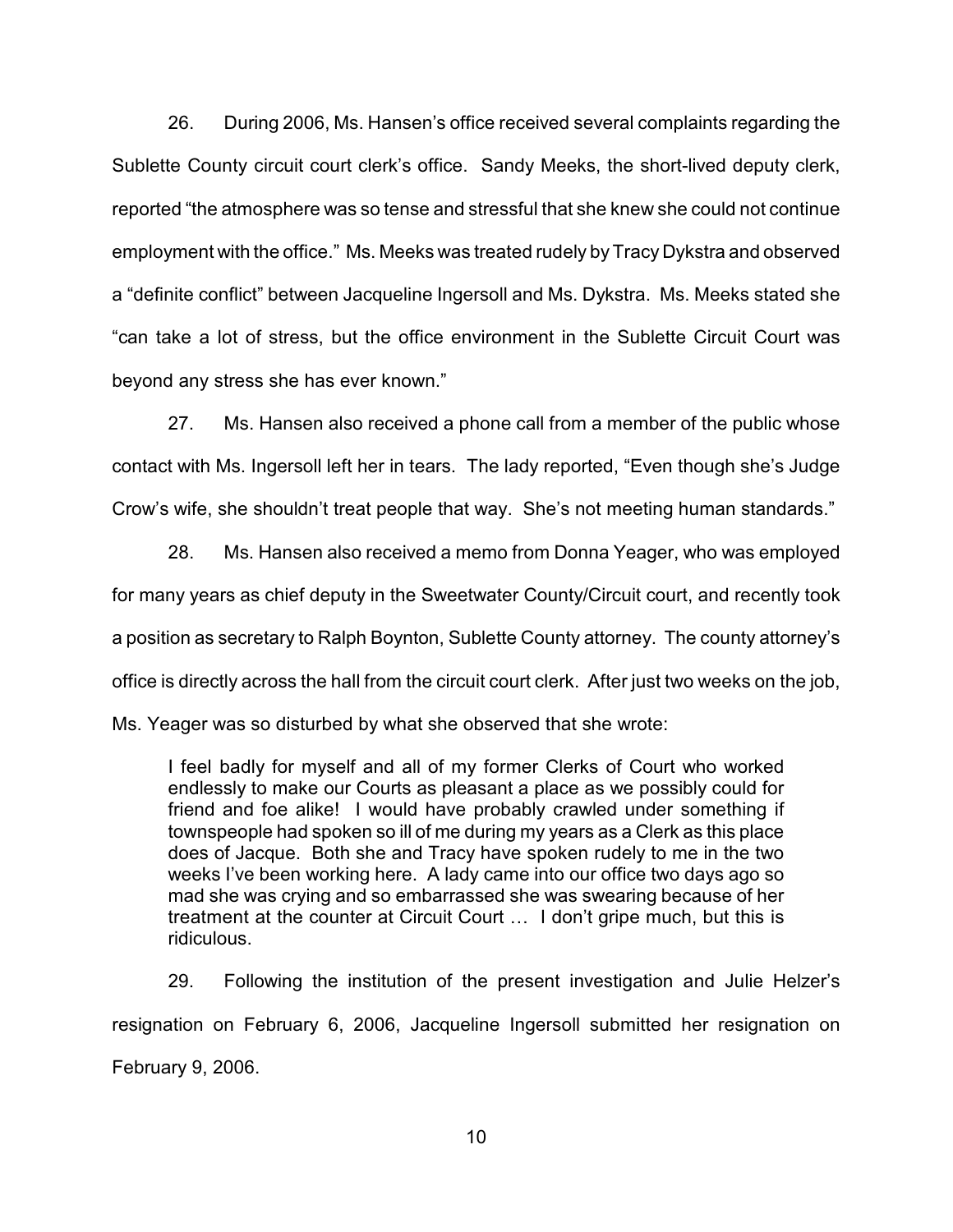30. Marilyn Jensen is the Clerk of District Court in Pinedale and has served in that elected position since 1989. Ms. Jensen reports that although Jacqueline Ingersoll has always been poor in dealing with people, in the months before her resignation she had gotten worse. Courthouse personnel often joked about "Judge Jackie" because of her abrasive, domineering personality. For a time the county attorney's office, which is directly across the hall from the office of the circuit court clerk, would bring their circuit court filings to Ms. Jensen – whose office is in a separate building from the one that houses the county attorney and the circuit court – and ask Ms. Jensen's office to take them to the circuit court clerk's office for filing. The employees in the county attorney's office simply did not want to deal with Ms. Ingersoll and Ms. Dykstra. Ms. Jensen spoke with Judge Crow about the situation and told him his clerks were too hard to deal with.

31. Similarly, the sheriff's office began avoiding the circuit court clerk's office. For many years, the only postage machine in the courthouse was located in the district court clerk's office. The sheriff's office performed the chore of picking up mail from the various offices and bringing it to the district court clerk's office for posting. After too many run-ins with the circuit court clerk's office, the sheriff's office declined to perform this function for that office. In response, the circuit court acquired its own postage machine. Now, Ms. Jensen reports, all correspondence from the circuit court is received by mail, even though the circuit court is just around the corner from the district court. Ms. Jensen considers this a terrible waste and more evidence of the circuit court clerk's inability or unwillingness to get along with other agencies.

32. Ms. Jensen reports that people who come into her office by mistake and are then directed to circuit court will sometimes say, "Please don't send me over there." Ms.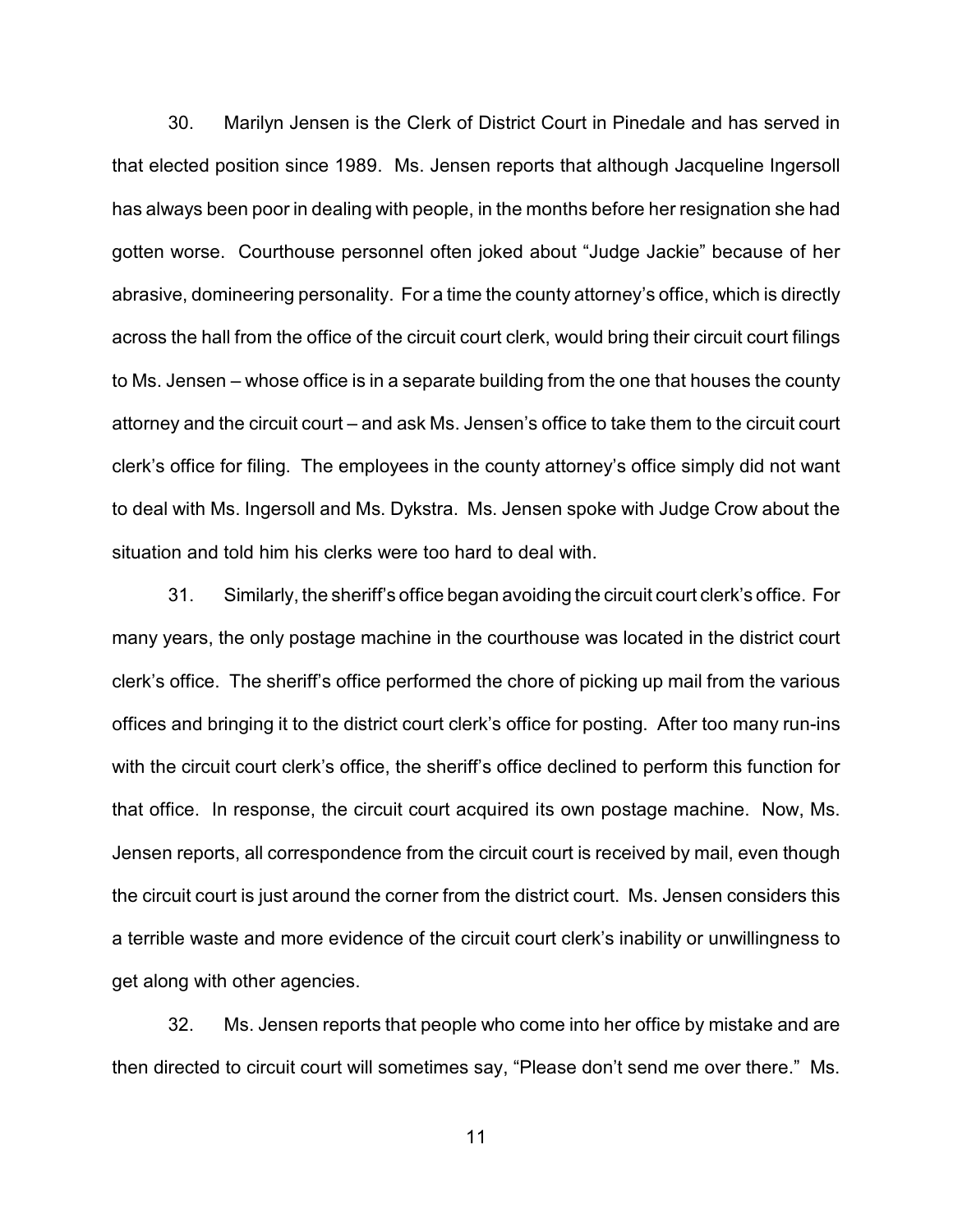Ingersoll's office has been known to refuse to file things submitted after some arbitrary deadline, say 4:00 p.m. Ms. Jensen has found herself serving as a mediator between the circuit court and other agencies – a task she does not relish.

33. Betty Golden was employed as a deputy circuit court clerk from August 2000 until August 2005. She resigned her position when the stress of the job made her dread going to work every day. Ms. Golden reports that it was impossible to please Ms. Ingersoll, and that Ms. Dykstra was impossible to get along with, and had a very bad temper. Ms. Golden tried to talk with Judge Crow about the problems she was having with Ms. Ingersoll and Ms. Dykstra, including the humiliating treatment she was enduring. Judge Crow did not want to get involved; he told Ms. Golden she would have to work it out with Ms. Ingersoll.

34. Ms. Golden reports that Ms. Ingersoll has held a part-time job at the local swimming pool for many years, as a result of which she typically arrives at work after 9:30 a.m.

35. Ralph Boynton has served as the Sublette County attorney since September 2005. He has a record of thirty years' experience in many courts around the state, having served as a prosecutor in Natrona, Campbell and Park Counties, as a municipal judge in Casper, and as a public defender in many Wyoming courts. Mr. Boynton has a very high regard for Judge Crow, whom he describes as "kind, gracious and erudite."

36. Judge Crow openly refers to his wife as "she who is to be feared." Mr. Boynton witnessed bickering between Judge Crow and Ms. Ingersoll in open court, and was embarrassed by their conduct. He witnessed tantrums and tirades by Ms. Ingersoll and describes both Ms. Ingersoll and Ms. Dykstra as rude and unprofessional in their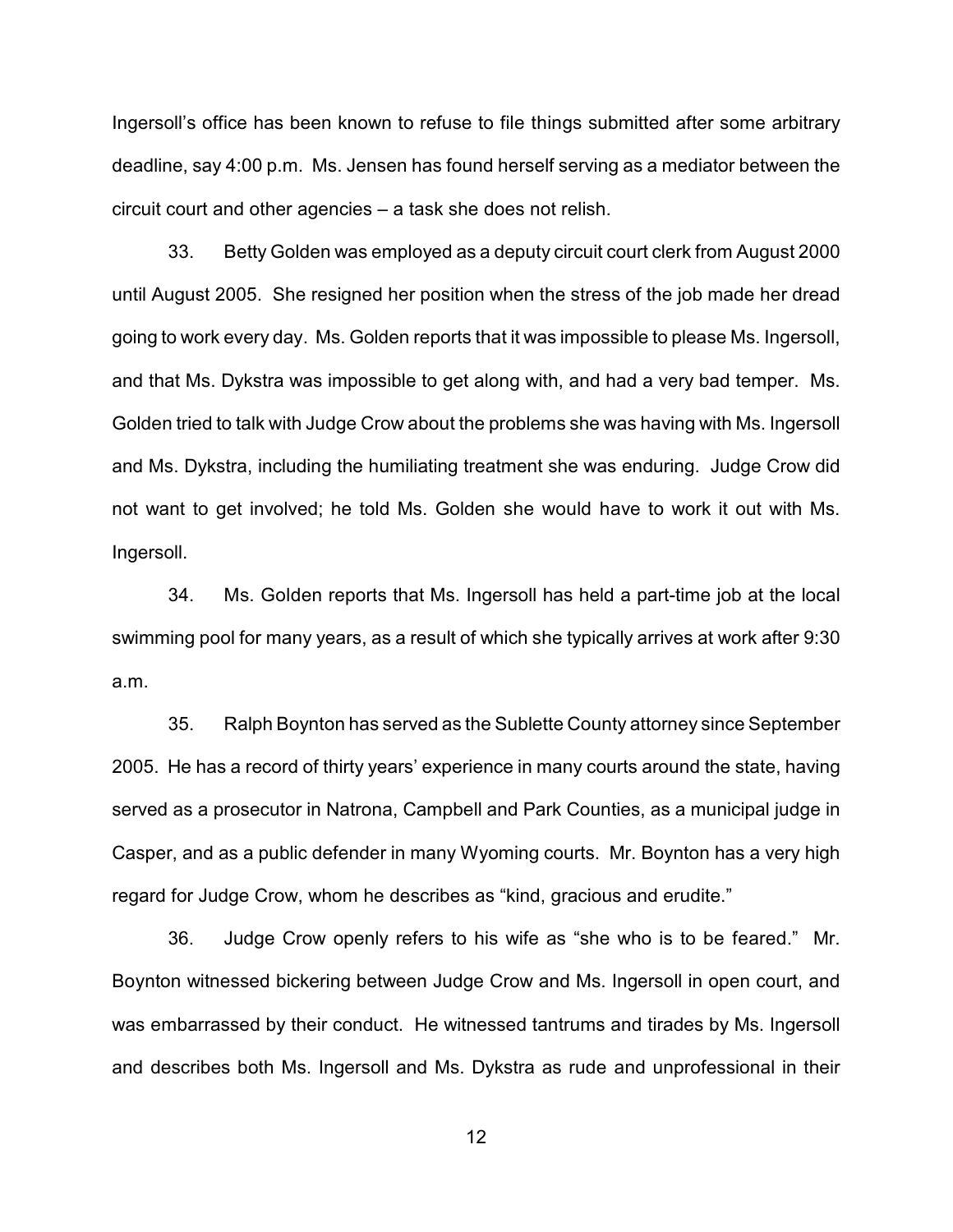dealings with litigants, other agency personnel, and each other. He heard Ms. Ingersoll criticize Judge Crow in the presence of members of the public. Mr. Boynton's office receives frequent complaints from people who have been treated rudely by Ms. Ingersoll and Ms. Dykstra. Mr. Boynton's staff often asked him to take papers to the circuit court clerk's office because they did not want to deal with Ms. Ingersoll or Ms. Dykstra.

37. Mr. Boynton reports that during the two months she was employed as a deputy clerk, Julie Helzer was a "breath of fresh air" in the office. Unlike Ms. Ingersoll and Ms. Dykstra, Ms. Helzer was courteous and helpful toward litigants and other agencies. Mr. Boynton was very sorry when she quit over the abusive treatment she received from Ms. Ingersoll and Ms. Dykstra.

38. Julie Helzer was employed as a deputy clerk from November 15, 2005 until February 6, 2006, when she submitted her letter of resignation. She came to the Sublette County circuit court from Cheyenne, where she had fourteen years of experience as a deputy clerk in the Laramie County circuit court. She has the utmost respect for Judge Crow, but quit because she was becoming physically ill from the stress of dealing with Ms. Ingersoll and Ms. Dykstra. She never went to Judge Crow with complaints about Ms. Ingersoll because she believed that because he was married to Ms. Ingersoll, nothing would be done. She once observed Ms. Ingersoll complain to Judge Crow about something Ms. Dykstra had done. Judge Crow told her to "deal with it." Ms. Helzer witnessed Ms. Ingersoll being extremely disrespectful toward Judge Crow.

39. In her resignation letter, Ms. Helzer stated, "I cannot tolerate the rude, angry and abusive treatment dealt to the public, other agencies the Court has contact with on a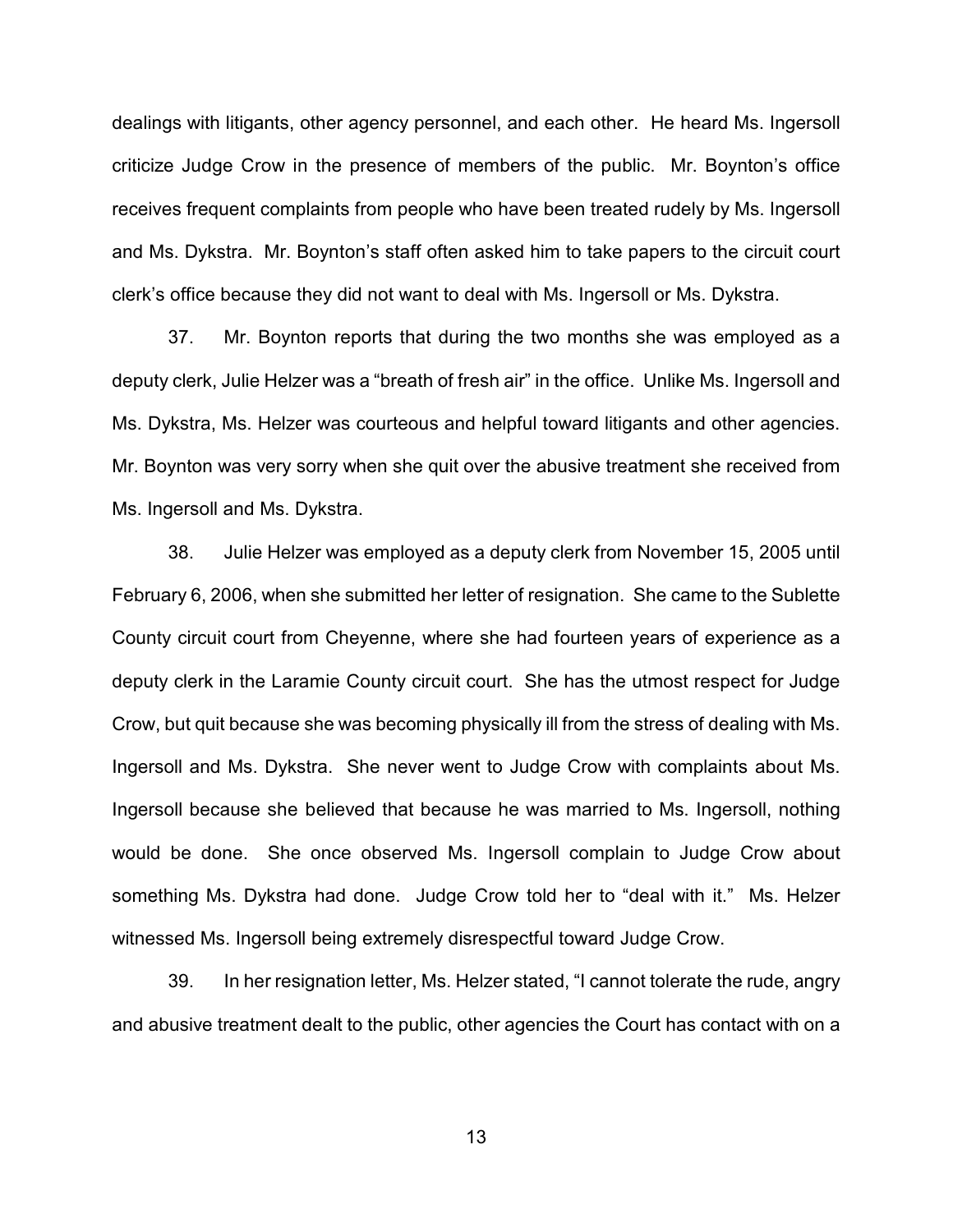daily basis and myself, as well … I don't think I have ever felt more worthless, humiliated and downright stupid in all my life."

40. In her February 9, 2006 resignation letter, Ms. Ingersoll was referring to Ms. Helzer when she wrote:

I have better things to do with my time than to hang around here and put up with more accusations from disgruntled employees. If a 15 year veteran clerk, who knew absolutely nothing about criminal work or handling money, sniffles and quits after 43 days of work because I finally expected her to start carrying her fair share of the case load in this office (and do it right I might add), then good riddance! She never would have been the clerk this office needs.

41. Ms. Helzer confirms that Ms. Ingersoll had a side job at the local swimming pool, and that her work day typically began at 9:30 a.m. or later.

42. Since her 2001 termination by Ms. Ingersoll, Rebecca Manning has been employed as the secretary to the Sublette County Attorney. Ms. Manning reports that following the resolution of the 2001 CJCE investigation, "things got better for awhile" with respect to Ms. Ingersoll's conduct, but Ms. Ingersoll "eventually slipped back into her old ways." The county attorney's office where Ms. Manning works is directly across the hall from the circuit court clerk's office. Ms. Manning reports that up until Ms. Ingersoll's resignation in February of 2006, people would frequently come into the county attorney's office to complain about the rude treatment they received in the circuit court clerk's office. Ms. Manning reports that some of these people were reduced to tears. Ms. Manning witnessed Ms. Ingersoll snickering and rolling her eyes at witnesses in court, with Judge Crow presiding. Ms. Ingersoll and Tracy Dykstra, $<sup>1</sup>$  her deputy clerk, were rude to everyone</sup>

<sup>&</sup>lt;sup>1</sup> Following Ms. Ingersoll's February 2006 resignation, Ms. Dykstra submitted her resignation later that month.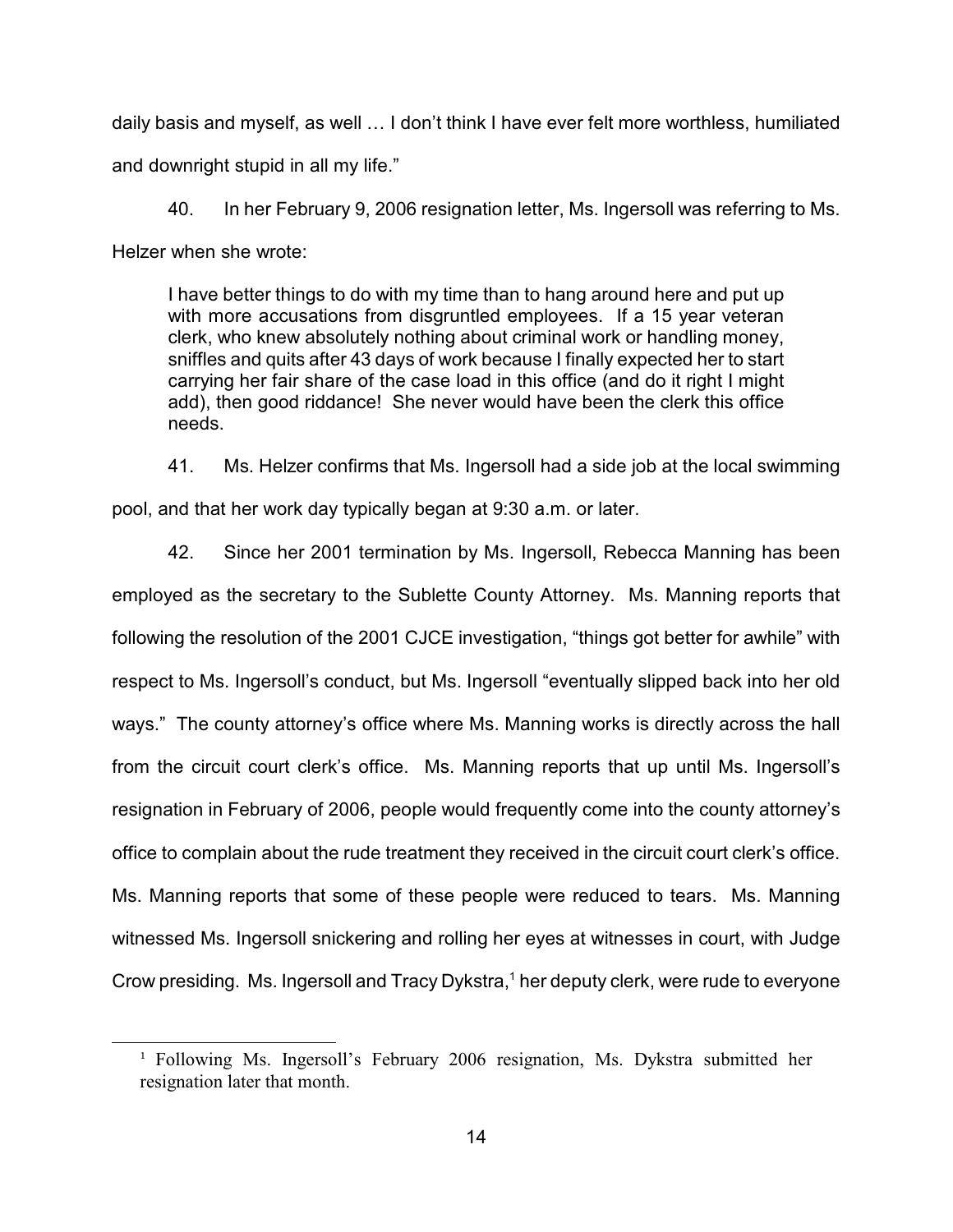and made derogatory comments about courthouse personnel. Ms. Manning continues to describe Judge Crow as a "good guy and a good judge," but insists that Ms. Ingersoll "ruled the roost" in and out of the courtroom. Ms. Manning confirms that Ms. Ingersoll typically arrived at work after 9:00 each morning.

43. According to Ms. Manning, things are much better now, after the resignations of Ms. Ingersoll and Ms. Dykstra. Ms. Manning reports that the new court personnel are great to work with and gives the credit for this change to Diana Wilsey-Geer, the acting clerk of circuit court.

44. Donna Yeager is the administrative secretary to Ralph Boynton, Sublette County Attorney. She has held this position since September of 2005. She worked for many years in the Sweetwater County circuit court, and even filled in for Ms. Ingersoll as clerk of Judge Crow's court a few years ago when Ms. Ingersoll was undergoing treatment for cancer. She describes Judge Crow as a "wonderful guy," and she had fun working for him. Ms. Yeager considered Ms. Ingersoll "sort of a friend" before she went to work in the county attorney's office. She was surprised at the rude treatment she soon observed, and was subjected to, by Ms. Ingersoll. Ms. Yeager described Ms. Ingersoll as "rude to everyone," and "always jumping down peoples' throats." Ms. Yeager was offended enough by what she observed to write a letter to Holly Hanson in September of 2005, a few weeks after she began working in the county attorney's office. She confirms Ms. Manning's report of people coming into the county attorney's office with complaints about their treatment in the circuit court clerk's office and says these complaints sometimes occurred on a weekly basis. Ms. Yeager says things are much better since the resignations of Ms. Ingersoll and Ms. Dykstra, describing the change as "like night and day."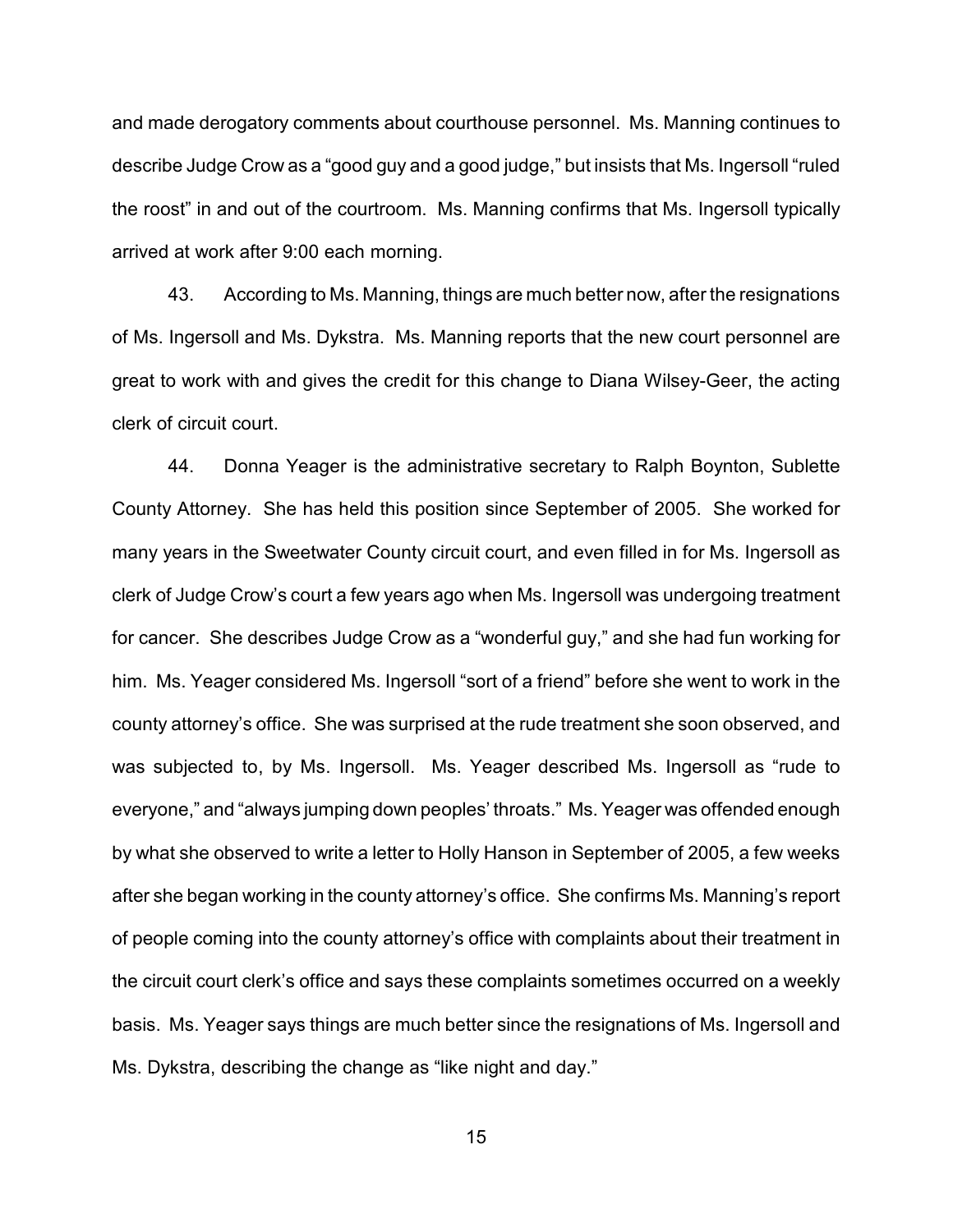45. It appears that Jacqueline Ingersoll's part-time employment at the local swimming pool was disruptive to her work schedule. She typically arrived at 9:30 a.m. or later in an office that is open from eight to five. It appears that Ms. Ingersoll's part-time employment inappropriately interfered with her working hours as chief clerk of court.

46. This Panel was convened to inquire into whether Judge Crow breached the Wyoming Code of Judicial Conduct in his conduct, above enumerated, regarding supervision of his staff. More specifically, the purpose of the inquiry was to determine:

a. Whether Judge Crow has complied with the requirements of the Wyoming Code of Judicial Conduct, which imposes certain duties upon judges with respect to supervision of court personnel. Canon 3B(4) states:

A judge shall be patient, dignified and courteous to litigants, jurors, witnesses, lawyers and others with whom the judge deals in an official capacity, *and shall require similar conduct of lawyers, and of staff, court officials and others subject to the judge's direction and control.*

[Italics supplied].

b. Whether Judge Crow complied with the requirement of Canon 3C(4) that "a judge shall avoid nepotism and favoritism." Personnel policies applicable to the clerk of court position provide, "Each full-time employee's position with the Circuit Court must be the employee's primary employment. Outside employment is permissible only if it can be accomplished outside normal working hours … and has been approved in writing by the supervisor." It appears that Ms. Ingersoll may have had part-time employment which inappropriately interfered with her working hours as chief clerk of court.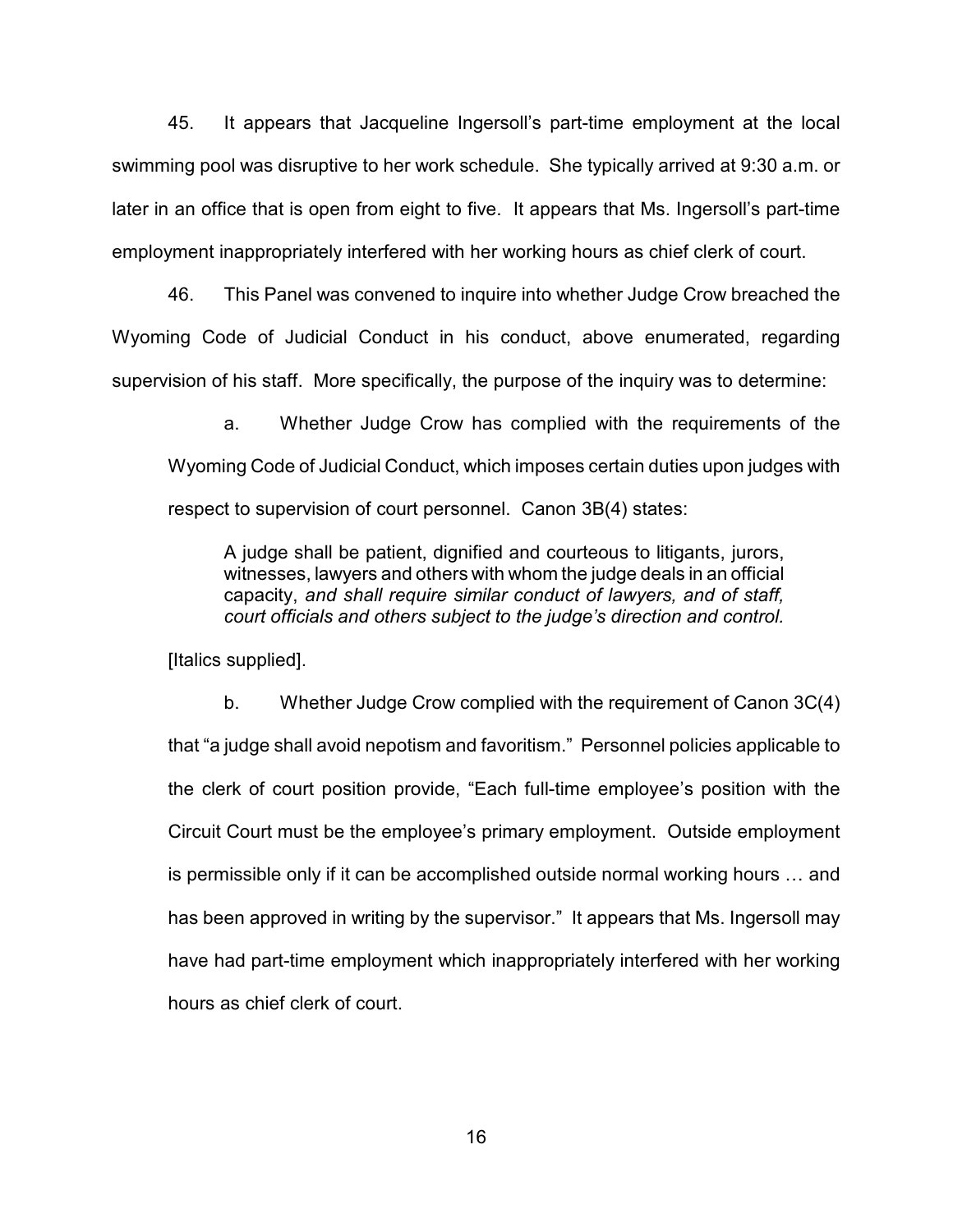c. Whether Judge Crow, in the performance of his supervisory duties, met the requirements of Canon 1 that a judge "should participate in establishing, maintaining and enforcing high standards of conduct, and shall personally observe those standards so that the integrity and independence of the judiciary will be preserved."

d. Whether Judge Crow, in the performance of his supervisory duties, met the requirements of Canon 2A that a judge "shall act at all times in a manner that promotes public confidence in the integrity and impartiality of the judiciary."

47. By his signature on the Agreed Statement of Facts, and by the signature of his counsel, Judge Crow agreed that said Agreed Statement of Facts may be accepted by the Panel as the record to be considered in making a determination in this matter. Judge Crow thereby waived the hearing available to him pursuant to the Rules Governing the Commission on Judicial Conduct and Ethics.

48. At a conference call held October 9, 2006, the AdjudicatoryPanel concluded: (1) by his conduct, Judge Crow breached the requirements of Canons 3B(4) and 3C(4), Wyoming Code of Judicial Conduct; and (2) the matter should be submitted to the Commission for consideration of appropriate sanctions. The Adjudicatory Panel's written findings and conclusions, dated October 18, 2006, were served upon Judge Crow's counsel.

49. By a written request dated November 1, 2006, Judge Crow requested to appear in person and with his counsel at the Commission hearing that was to be held November 10, 2006, the purpose of which was to consider and recommend appropriate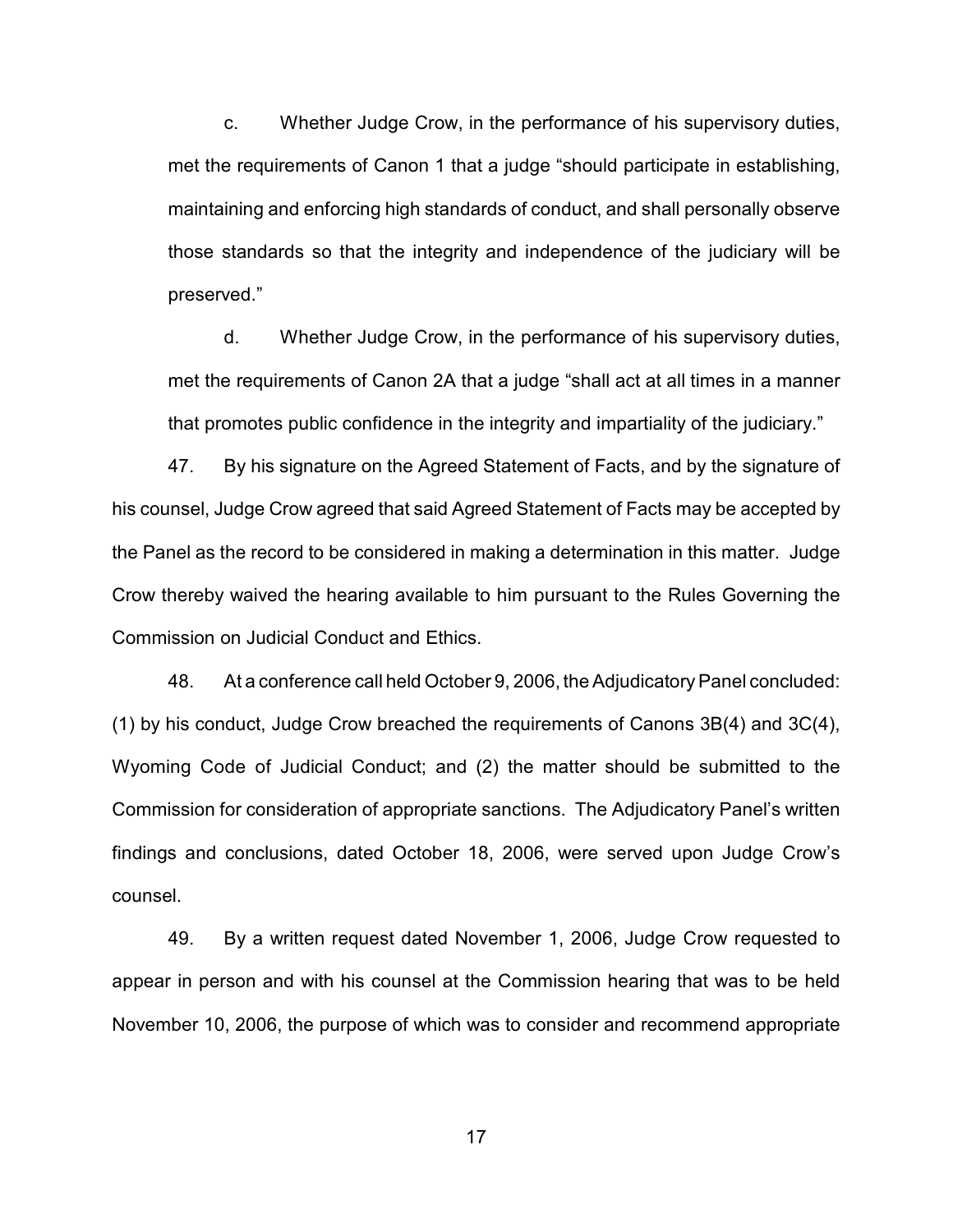disciplinary action with respect to Judge Crow's misconduct. Both Judge Crow and his counsel appeared at said hearing and made oral statements on Judge Crow's behalf.

50. No costs of service of process, witness fees and mileage, or deposition costs have been incurred in this case. Fees and costs of Disciplinary Counsel have been incurred in the amount of \$11,937.17.

#### Conclusions of Law

51. The Commission concurs with the Adjudicatory Panel's conclusion that by his conduct, Judge Crow breached the requirements of Canons 3B(4) and 3C(4), Wyoming Code of Judicial Conduct.

52. The Commission finds that the following mitigating factors should be considered with respect to appropriate disciplinary action in this case:

a. There is no evidence or suggestion that Judge Crow, personally, ever conducted himself in a less than professional manner during his judicial tenure.

b. There is no evidence that Judge Crow, personally, acted dishonestly or in a manner that would tend to bring his office into disrepute.

53. The Commission finds that the following aggravating factors should be considered with respect to appropriate disciplinary action in this case:

a. Judge Crow exhibited a persistent course of failing or refusing to appropriately supervise and discipline members of his court staff, including most notably his wife.

b. Judge Crow's misconduct in this regard extended over a number of years, and impacted a large number of members of the public, co-workers and other agency personnel within the courthouse.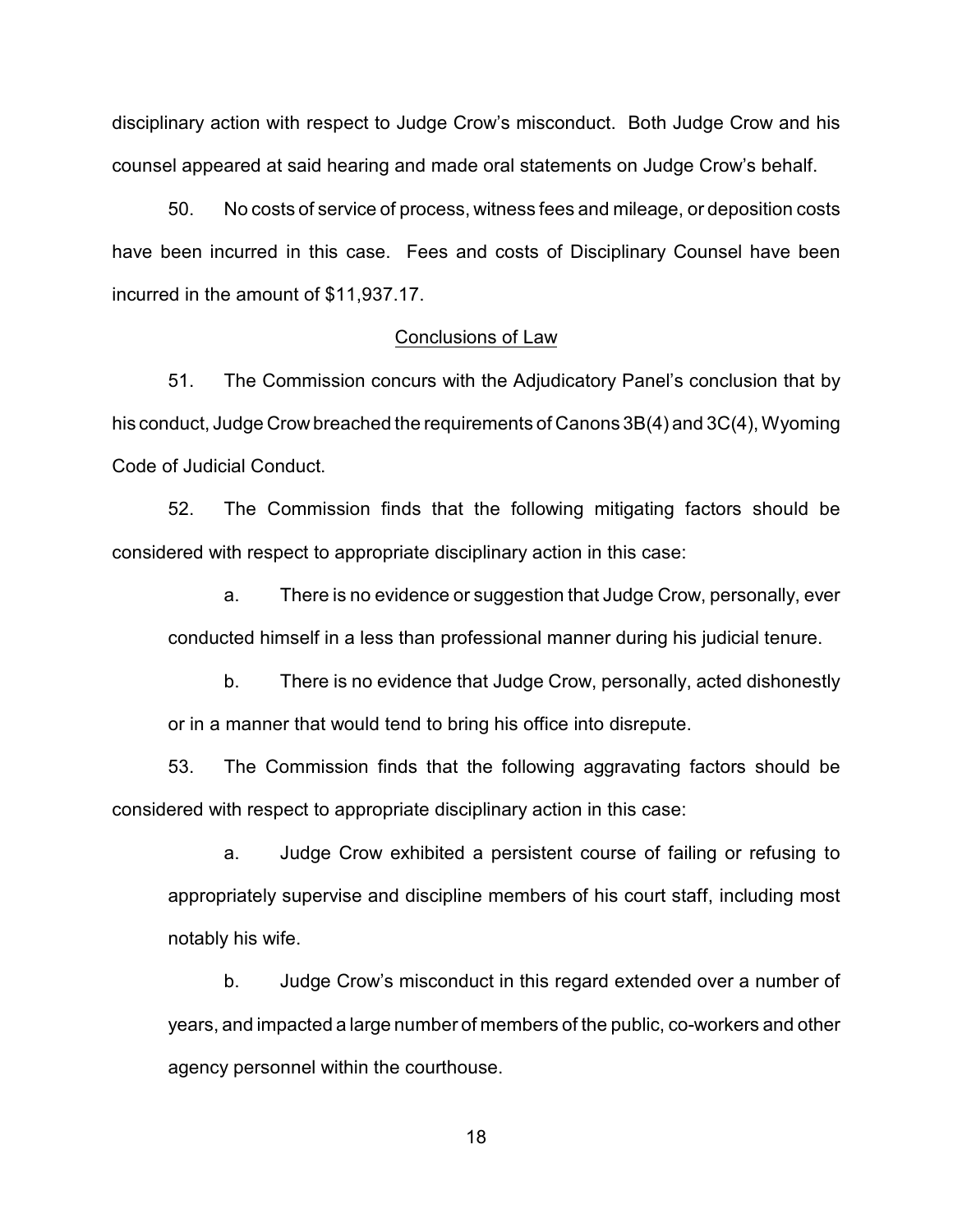c. Judge Crow's misconduct in this regard continued even after he was advised, in the form of the 2002 private censure, that such lack of supervision was unacceptable and not in keeping with his ethical obligations.

d. Because Judge Crow's lack of supervision and failure to discipline his staff extended mainly to his wife, the appearance of impropriety and the disrespect brought upon his office was heightened.

e. Because Judge Crow elected to continue an employment relationship with his wife, even after the 2002 private censure, it was especially incumbent that he provide supervision and discipline in a manner and to an extent that would place his office beyond reproach. In this responsibility he failed miserably.

#### Commission's Recommendations

After deliberation, the Commission recommends the following disciplinary action:

1. That Judge Crow receive a public censure for the misconduct detailed above.

2. That Judge Crow be assessed Disciplinary Counsel's costs and fees in the amount of \$11,937.17.